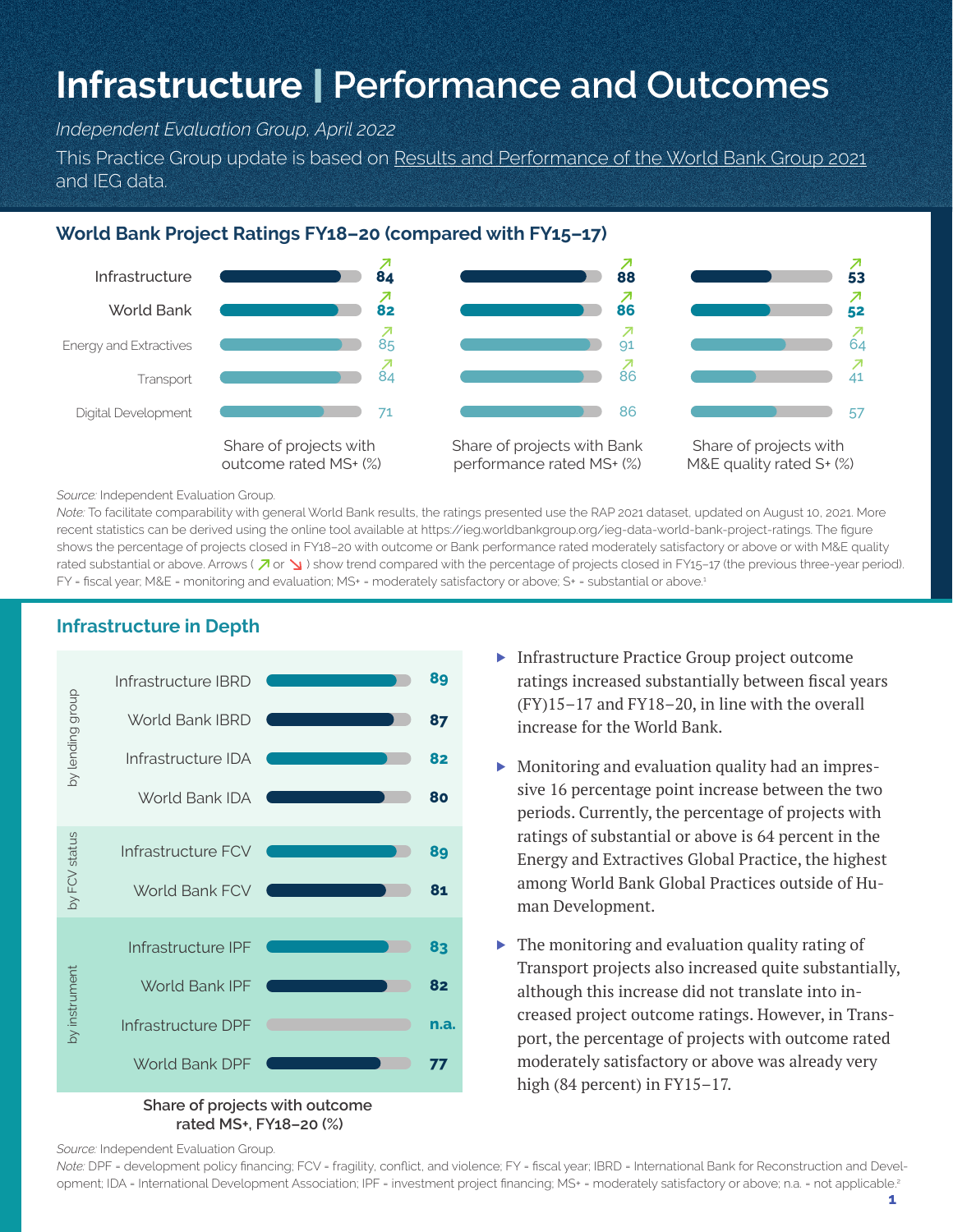### **Project Outcome Ratings over Time, Infrastructure**





*Source:* Independent Evaluation Group. *Note:* MS+ = moderately satisfactory or above.

#### Infrastructure Projects, Percentage Distribution of Ratings

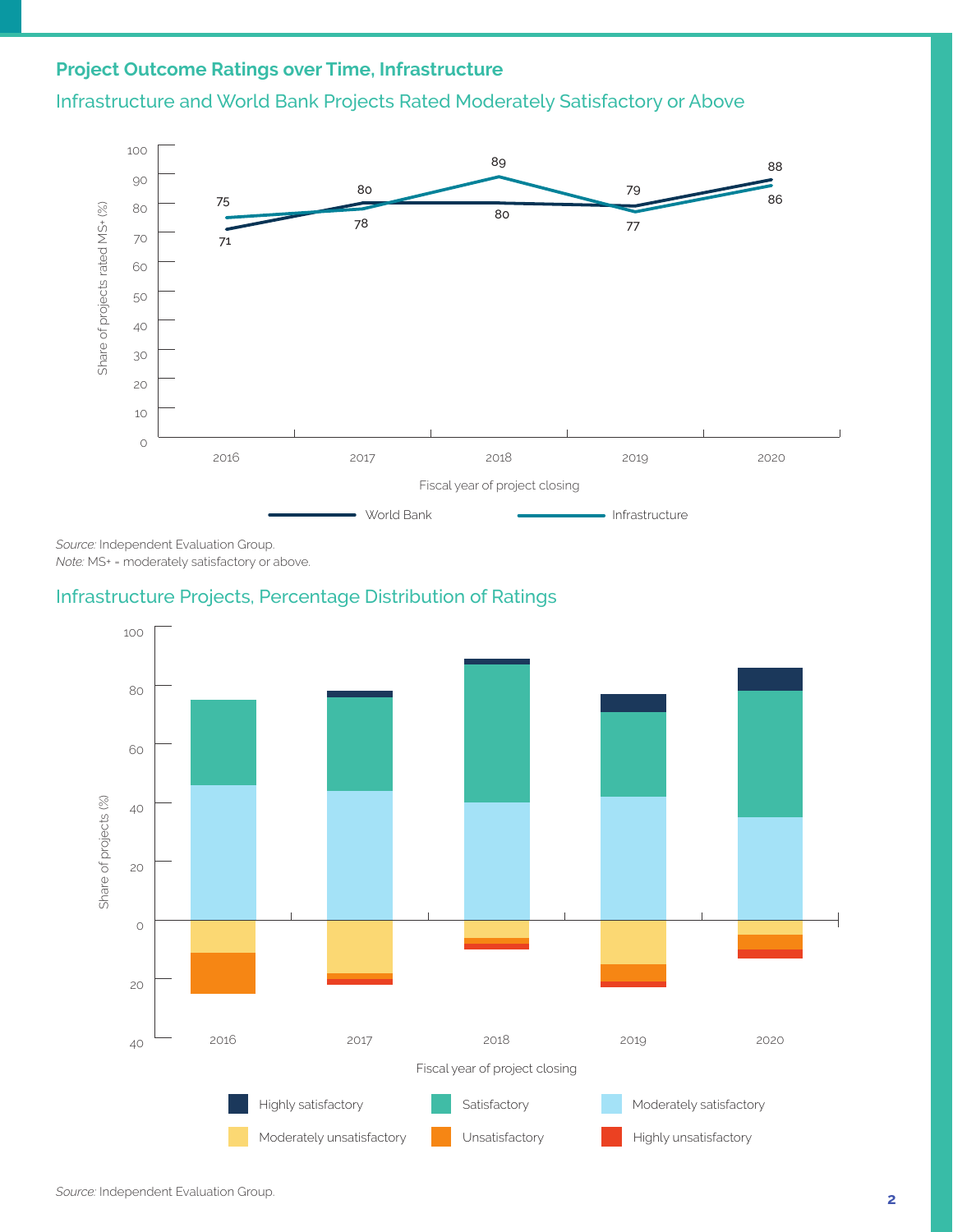#### **Change in Frequency of Outcome Types among World Bank Infrastructure Projects, FY12–14 to FY17–20**



#### *Source:* Independent Evaluation Group.

*Note:* The figure shows the prevalence of each outcome type embodied in project development objectives of a sample of projects closed in FY12–14 (earlier group) and FY17–20 (later group), ranked by the prevalence of the outcome type in the later period. Each project can have more than one outcome type, so the percentages of outcome types in FY12–14 and FY17–20 do not total 100 in either group. FY = fiscal year.

- ▶ For *Results and Performance of the World Bank Group 2021*, an analysis of outcome types provided initial insights on the types of change envisioned by project objectives. Sixteen outcome types were defined for the World Bank, and the analysis of outcome types was carried out for a representative sample of World Bank projects for two different time periods.
- ▶ In every Practice Group, "quality of services improved" and "capacity of institutions to perform institutional functions enhanced" are the most common outcome types. In Infrastructure projects, "access to services expanded" is the next-most frequent outcome type.
- ▶ In Infrastructure, the prevalence of the outcome types "quality of services improved," "natural capital sustained," and "access to services expanded" increased the most, suggesting that these types of intended outcomes have become more important over time.